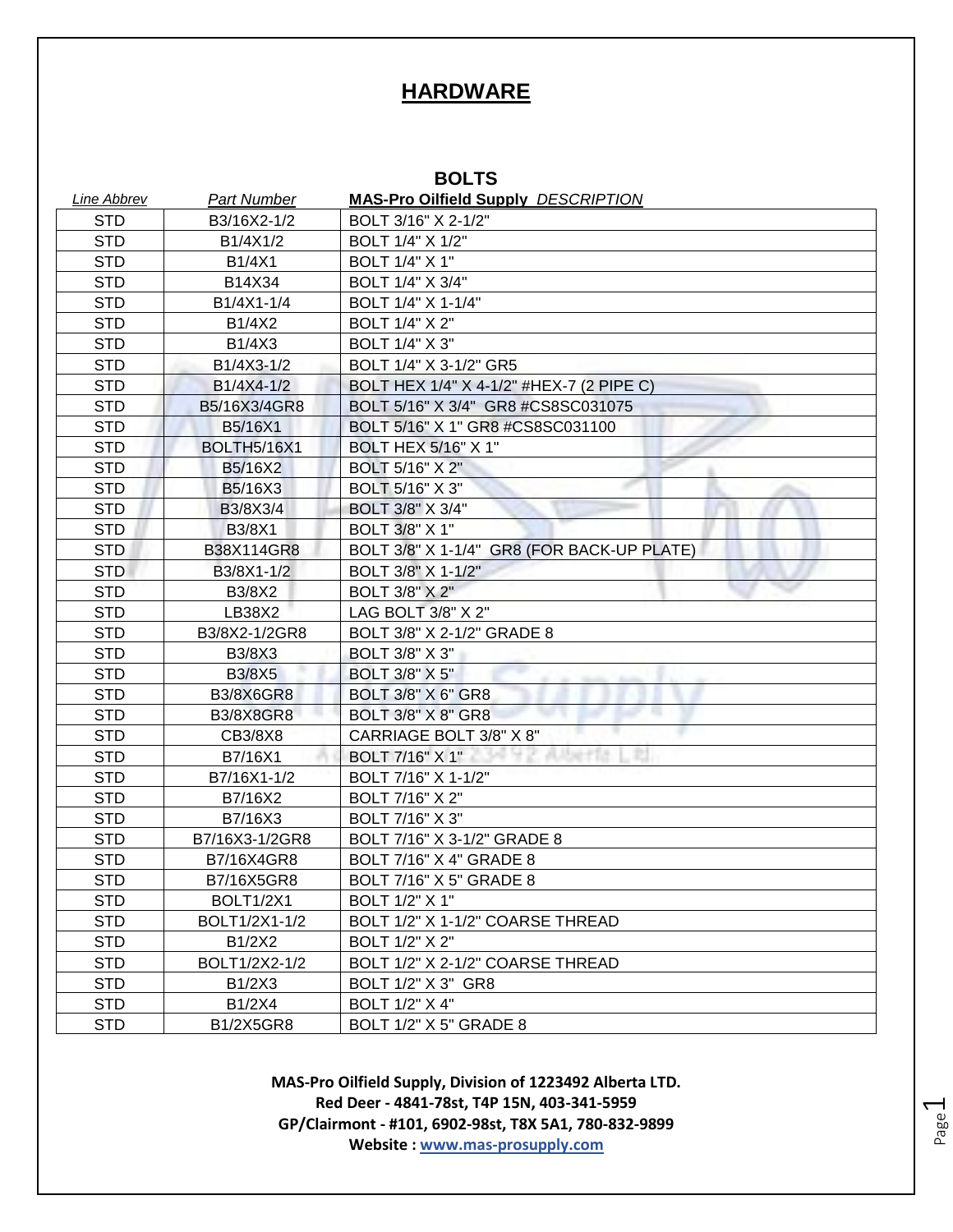| <b>STD</b> | B1/2X7           | BOLT 1/2" X 7" GD8                               |
|------------|------------------|--------------------------------------------------|
| <b>STD</b> | CB1/2X8          | CARRIAGE BOLT 1/2" X 8"                          |
| <b>STD</b> | B9/16X1          | BOLT 9/16" X 1"                                  |
| <b>STD</b> | B9/16X1-1/2      | BOLT 9/16" X 1-1/2"                              |
| <b>STD</b> | B9/16X2          | BOLT 9/16" X 2"                                  |
| <b>STD</b> | B9/16X3          | BOLT 9/16" X 3"                                  |
| <b>STD</b> | BOLT5/8X1-1/4GR8 | BOLT 5/8" X 1-1/4" GRADE 8                       |
| <b>STD</b> | SHB5/8X11/211NC  | SOCKET HEAD BOLT 5/8" X 1-1/2"11NC               |
| <b>STD</b> | SHB5/8X1-3/411NC | SOCKET HEAD BOLT 5/8" X 1-3/4"                   |
| <b>STD</b> | BOLT5/8X1-3/4GR8 | BOLT 5/8" X 1-3/4" GRADE 8                       |
| <b>STD</b> | <b>B58X2GR8</b>  | BOLT 5/8" X 2" GR8                               |
| <b>STD</b> | BOLT5/8X2GR8     | <b>BOLT 5/8" X 2" GRADE 8</b>                    |
| <b>STD</b> | BOLT5/8X2-1/4    | BOLT 5/8" X 2-1/4"                               |
| <b>STD</b> | BOLT5/8X2-1/2    | BOLT 5/8" X 2-1/2" COARSE THREAD                 |
| <b>STD</b> | SHB5/8X2-1/211NC | SOCKET HEAD BOLT 5/8" X 2-1/2" 11NC              |
| <b>STD</b> | <b>BOLT5/8X3</b> | <b>BOLT 5/8" X 3"</b>                            |
| <b>STD</b> | BOLT5/8X3-3/4GR8 | BOLTS 5/8" X 3-1/4" GR8 (FOR CAVIN SLIP CARRIER) |
| <b>STD</b> | BOLT5/8X3-1/2    | BOLT 5/8" X 3-1/2"                               |
| <b>STD</b> | B58X312GR8       | BOLT 5/8" X 3-1/2" GR8                           |
| <b>STD</b> | SHB5/8X31/211NC  | SOCKET HEAD BOLT 5/8" X 3-1/2" 11NC              |
| <b>STD</b> | B5/8X4-1/2       | BOLT 5/8" X 4-1/2"                               |
| <b>STD</b> | B5/8X4-1/2GR8FHS | BOLT 5/8" X 4-1/2" GRADE 8 FLAT HEAD SOCKET      |
| <b>STD</b> | B5/8X5-1/2       | BOLT 5/8" X 5-1/2" GR8 #CS8SC062550              |
| <b>STD</b> | B5/8X6-1/2       | BOLT 5/8" X 6-1/2"                               |
| <b>STD</b> | BOLT3/4X2        | <b>BOLT 3/4" X 2"</b>                            |
| <b>STD</b> | BOLT3/4X2-1/4 B7 | BOLT 3/4" X 2-1/4" B7                            |
| <b>STD</b> | BOLT3/4X3        | <b>BOLT 3/4" X 3"</b>                            |
| <b>STD</b> | BOLT3/4X4        | <b>BOLT 3/4" X 4" GR8</b>                        |
| <b>STD</b> | <b>B3/4X4</b>    | BOLT 3/4" X 4" HEX HEAD                          |
| <b>STD</b> | B34X412GR8       | BOLT 3/4" X 4-1/2" GR8                           |
| <b>STD</b> | BOLT3/4X5        | <b>BOLT 3/4" X 5" GR8</b>                        |
| <b>STD</b> | B1X3-1/2         | BOLT 1" X 3-1/2" GR8                             |
| <b>STD</b> | <b>B1X12</b>     | <b>BOLT 1" X 12" BOLT 1"</b> X 12"               |
| <b>STD</b> | <b>B1X4</b>      | <b>BOLT 1" X 4" GR8</b>                          |
| <b>STD</b> | B1-1/8X4GR12     | BOLT 1-1/8" X 4" GR 12                           |
| <b>STD</b> | B1-1/8X9         | BOLT 1-1/8" X 9" GR 8                            |
| <b>STD</b> | BOLTH1-1/4X3-3/4 | BOLT HEX 1-1/4" X 3-3/4" B7                      |
| <b>STD</b> | BOLTH1-1/4X4-3/4 | BOLT HEX 1-1/4" X 4-3/4" B7                      |
| <b>STD</b> | BOLT1-3/8X5GR8   | BOLT 1-3/8" X 5" GRADE 8                         |
| <b>STD</b> | HB-11/2X3/8      | BOLT 1 1/2" X 3/8"                               |
| <b>STD</b> | B112X512NF       | BOLT 1-1/2" X 5-1/2" GR8 NF                      |

**MAS-Pro Oilfield Supply, Division of 1223492 Alberta LTD. Red Deer - 4841-78st, T4P 15N, 403-341-5959 GP/Clairmont - #101, 6902-98st, T8X 5A1, 780-832-9899 Website : www.mas-prosupply.com**

Page  $\mathrel{\sim}$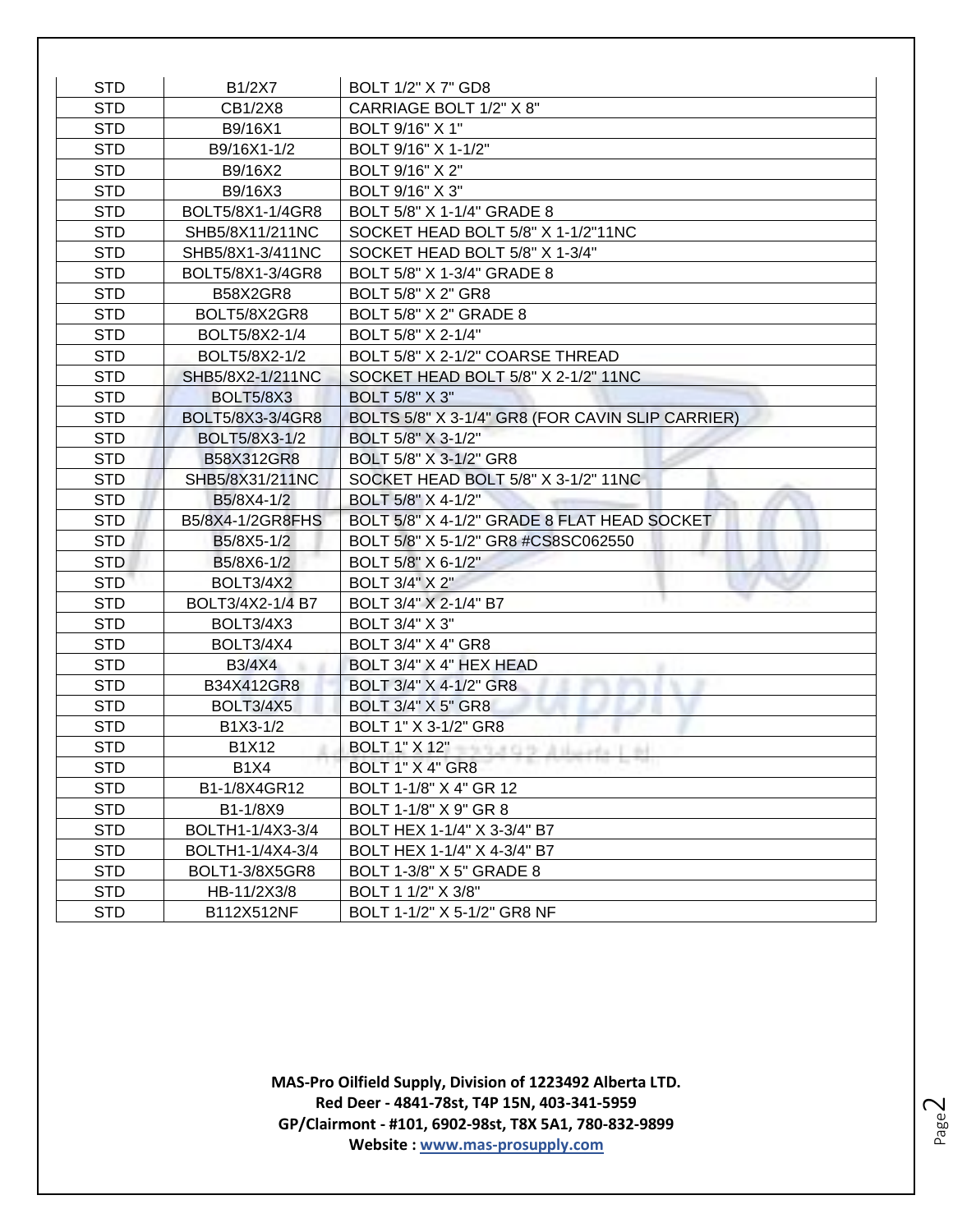| <b>NUTS</b> |                    |                                            |
|-------------|--------------------|--------------------------------------------|
| Line Abbrev | Part Number        | <b>MAS-Pro Oilfield Supply DESCRIPTION</b> |
| CNR.        | NLN8CZ38           | NUT LN8CZ38 TEFLON LOCK NUT                |
| <b>OFF</b>  | 1/4N               | <b>NUT 1/4"</b>                            |
| <b>STD</b>  | N <sub>5</sub> /16 | <b>NUT 5/16"</b>                           |
| <b>STD</b>  | N5/16F             | NUT 5/16" FLANGED                          |
| <b>STD</b>  | NUTHN5SC038        | NUT-3/8" GRADE 5 HEX NUT                   |
| <b>STD</b>  | N3/8               | <b>NUT 3/8"</b>                            |
| <b>STD</b>  | N7/16              | <b>NUT 7/16"</b>                           |
| <b>STD</b>  | N9/16              | <b>NUT 9/16"</b>                           |
| <b>MSC</b>  | N <sub>5</sub> /8  | <b>NUT 5/8"</b>                            |
| <b>STD</b>  | <b>N58S</b>        | NUT 5/8" STOVER LOCKING                    |
| <b>STD</b>  | ZCN-5/8            | ZINC COATED NUTS 5/8"                      |
| <b>STD</b>  | N3/4NC             | <b>NUT 3/4" NC</b>                         |
| <b>STD</b>  | N1-1/8GR12         | NUT 1-1/8" GR 12                           |
| <b>STD</b>  | <b>N114GR8</b>     | <b>NUT 1-1/4" GR8</b>                      |
| <b>STD</b>  | <b>N12ST</b>       | NUT 1-1/2" STOVER NF                       |

## **NUTS LOCK**

k

| Line Abbrev | <b>Part Number</b> | <b>MAS-Pro Oilfield Supply DESCRIPTION</b> |
|-------------|--------------------|--------------------------------------------|
| <b>STD</b>  | LN3/16             | LOCK NUT 3/16"                             |
| <b>STD</b>  | LN1/4              | LOCK NUT 1/4"                              |
| <b>STD</b>  | LN5/16             | LOCK NUT 5/16"                             |
| <b>STD</b>  | LN3/8              | LOCK NUT 3/8"                              |
| <b>STD</b>  | LN7/16             | LOCK NUT 7/16"                             |
| <b>STD</b>  | LN12GR8            | LOCK NUT 1/2 " GR8                         |
| <b>STD</b>  | LN1/2              | LOCK NUT 1/2"                              |
| <b>STD</b>  | LN5/8              | LOCK NUT 5/8" NYLON GR8 #NN8SC-062         |
| <b>STD</b>  | LN3/4              | LOCK NUT 3/4"                              |
| <b>STD</b>  | LN15/16            | <b>LOCK NUT 15/16"</b>                     |
| STD         | LN <sub>1</sub>    | LOCK NUT 1"                                |
| <b>STD</b>  | LNS1-1/8           | LOCK NUT 1-1/8" STOVER                     |
| <b>STD</b>  | <b>LN114GR8</b>    | LOCK NUT 1-1/4" GR8                        |
| STD         | LN114H             | LOCK NUT 1-1/4" HEAVY                      |
| <b>STD</b>  | LN1-7/16           | <b>LOCK NUT 1-7/16"</b>                    |
| <b>STD</b>  | LN134H             | LOCK NUT 1-3/4" HEAVY                      |

| <b>WASHERS</b> |
|----------------|
|----------------|

| Line Abbrev | <b>Part Number</b>                  | <b>MAS-Pro Oilfield Supply DESCRIPTION</b> |
|-------------|-------------------------------------|--------------------------------------------|
| <b>STD</b>  | W3/4X3/16                           | WASHER 3/4" OD X 3/16" ID                  |
| <b>STD</b>  | $W1 - 1/8$                          | <b>WASHER 1-1/8"</b>                       |
| <b>STD</b>  | W <sub>1</sub> -1/8GR <sub>12</sub> | WASHER 1-1/8" GR 12                        |
| <b>STD</b>  | W1-1/2X7/8                          | WASHER 1-1/2" OD X 7/8" ID                 |
| <b>STD</b>  | W1-3/4X1                            | WASHER 1-3/4" OD X 1" ID                   |
| <b>CNR</b>  | WAK                                 | WASHER ASSORTMENT KITPAPCO#020-619         |

**MAS-Pro Oilfield Supply, Division of 1223492 Alberta LTD. Red Deer - 4841-78st, T4P 15N, 403-341-5959 GP/Clairmont - #101, 6902-98st, T8X 5A1, 780-832-9899 Website : www.mas-prosupply.com**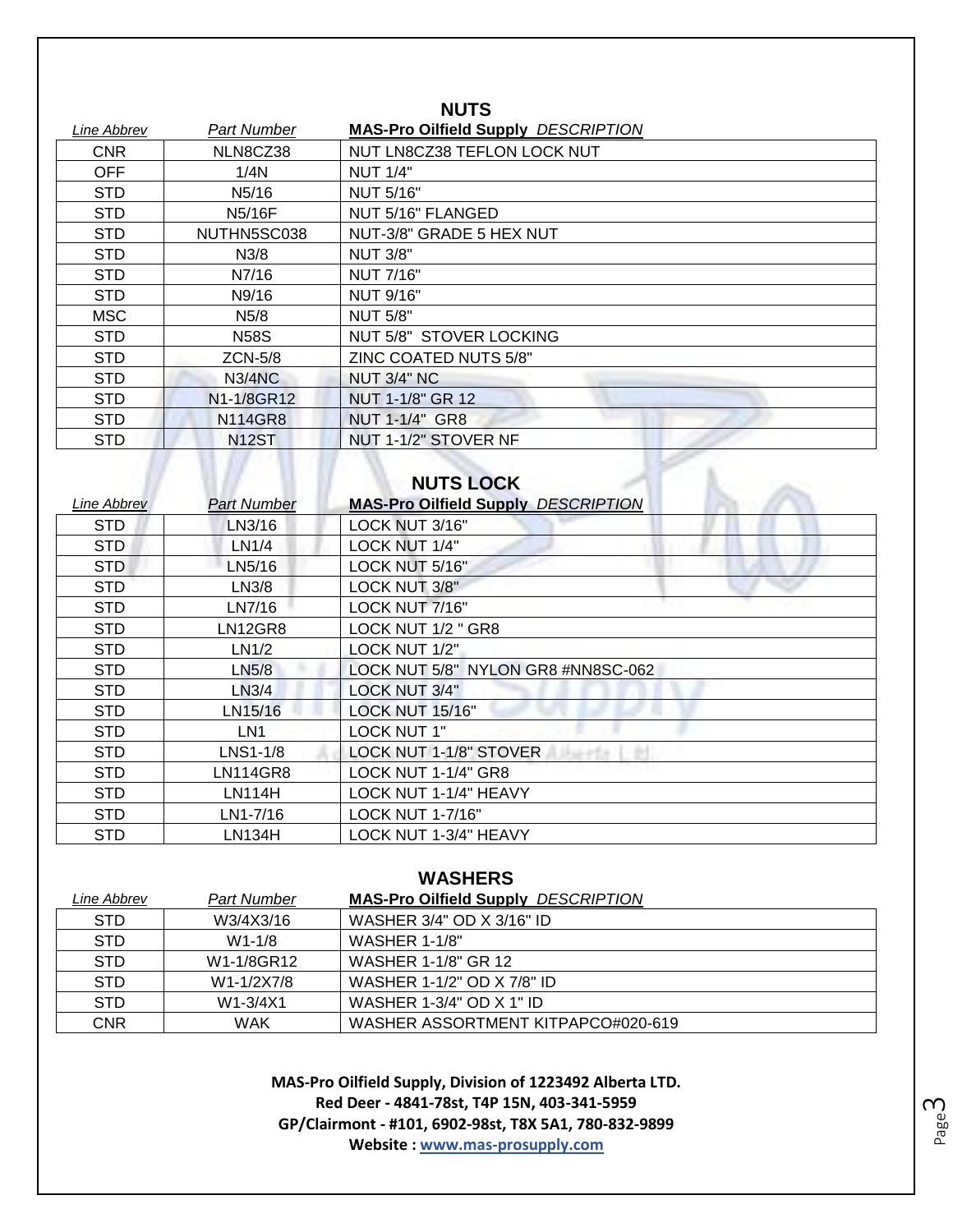#### **WASHERS FLAT**

| Line Abbrev | Part Number        | <b>MAS-Pro Oilfield Supply DESCRIPTION</b>   |
|-------------|--------------------|----------------------------------------------|
| <b>STD</b>  | FW3/16X2-1/2X4-1/2 | FLAT WASHERS 3/16" THICK 2-1/2" ID 4-1/2" OD |
| <b>STD</b>  | <b>FW1/4</b>       | FLAT WASHERS 1/4"                            |
| <b>STD</b>  | FW5/16             | FLAT WASHERS 5/16"                           |
| <b>STD</b>  | <b>FW3/8</b>       | FLAT WASHERS 3/8"                            |
| <b>STD</b>  | FW7/16             | FLAT WASHERS 7/16"                           |
| <b>STD</b>  | <b>FW1/2</b>       | <b>FLAT WASHERS 1/2"</b>                     |
| <b>STD</b>  | FW9/16             | FLAT WASHER 9/16"                            |
| <b>STD</b>  | <b>FW5/8</b>       | FLAT WASHER 5/8" GR8 #8WS-062                |
| <b>STD</b>  | <b>FW3/4</b>       | FLAT WASHERS 3/4"                            |
| <b>STD</b>  | <b>FW114</b>       | FLAT WASHER 1-1/4"                           |
| <b>STD</b>  | FW-11/2X3/8        | <b>FLAT WASHER 1 1/2" X 3/8"</b>             |

# **WASHERS LOCK**

| Line Abbrev | <b>Part Number</b> | <b>MAS-Pro Oilfield Supply DESCRIPTION</b> |
|-------------|--------------------|--------------------------------------------|
| <b>STD</b>  | LW1/4              | <b>LOCK WASHERS 1/4"</b>                   |
| <b>STD</b>  | LW516              | LOCK WASHER 5/16"                          |
| <b>STD</b>  | LW3/8              | <b>LOCK WASHERS 3/8"</b>                   |
| <b>STD</b>  | LW12               | <b>LOCK WASHER 1/2"</b>                    |
| <b>STD</b>  | LW5/8              | LOCK WASHER 5/8" GR8 #8LWS-062             |
| <b>STD</b>  | LW1                | <b>LOCK WASHERS 1"</b>                     |
|             |                    |                                            |

#### **ASSORTMENT NUT & BOLT**

| Line Abbrev | Part Number        | <b>MAS-Pro Oilfield Supply DESCRIPTION</b>        |
|-------------|--------------------|---------------------------------------------------|
| STD.        | <b>N&amp;BA113</b> | NUT & BOLT ASSORTMENT (2036 PIECE) #11            |
| OFF         | <b>NBA103</b>      | NUT & BOLT ASSORTMENT 1/4" - 1/2" GR8 #103        |
| <b>STD</b>  | N&BAP              | NUT & BOLT ASSORTMENT PAPCO (1367 PEICE) #020-622 |
| OFF         | <b>NAK</b>         | NUT ASSORTMENT KIT PAPCO #020-648                 |
| <b>STD</b>  | LSBB               | LONG STUFFING BOX BOLTS                           |

**NAILS**

| NAILƏ       |                     |                                            |
|-------------|---------------------|--------------------------------------------|
| Line Abbrev | Part Number         | <b>MAS-Pro Oilfield Supply DESCRIPTION</b> |
| <b>OFF</b>  | NAILS1              | NAILS 1" (1#)                              |
| <b>OFF</b>  | NAILS <sub>2</sub>  | NAILS 2" (1#)                              |
| <b>OFF</b>  | NAILS3              | NAILS 3" 2LBS                              |
| <b>OFF</b>  | NAILS4              | NAILS 4" 2LBS                              |
| <b>OFF</b>  | NAILS5              | NAILS 5" (PACKAGE)                         |
| <b>OFF</b>  | NAILS6              | NAILS 6" (PACKAGE)                         |
| <b>OFF</b>  | <b>NAILS7</b>       | NAILS 7" (PACKAGE)                         |
| <b>OFF</b>  | NAILS <sub>10</sub> | NAILS 10" (PACKAGE)                        |
| <b>OFF</b>  | <b>SPIKES</b>       | <b>SPIKES 12" SPIRAL</b>                   |

**MAS-Pro Oilfield Supply, Division of 1223492 Alberta LTD. Red Deer - 4841-78st, T4P 15N, 403-341-5959 GP/Clairmont - #101, 6902-98st, T8X 5A1, 780-832-9899 Website : www.mas-prosupply.com**

Page 4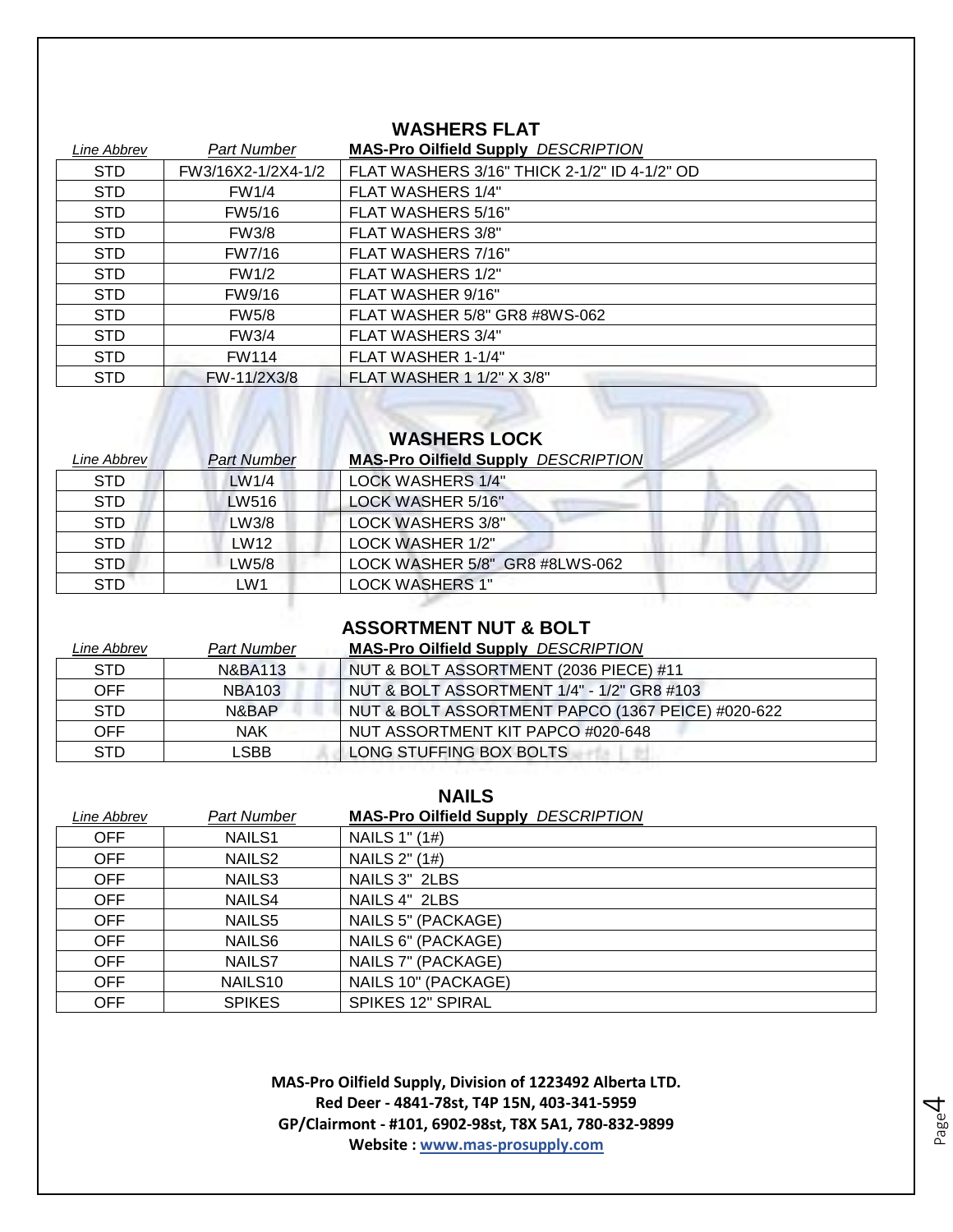#### **SCREW DECK / WOOD**

| Line Abbrev | Part Number     | <b>MAS-Pro Oilfield Supply DESCRIPTION</b> |
|-------------|-----------------|--------------------------------------------|
| <b>OFF</b>  | DS11/2          | DECK SCREW 1-1/2"                          |
| OFF         | DS <sub>3</sub> | <b>DECK SCREWS 3" (2000)</b>               |
| <b>OFF</b>  | DS4             | DECK SCREW 4"                              |
| CNR         | <b>WSAP</b>     | WOOD SCREW ASSORTMENT PAPCO #020-600       |
| CNR         | WOODS           | WOOD SCREWS                                |

#### **SCREW SELF- TAPPING**

| Line Abbrev | <b>Part Number</b> | <b>MAS-Pro Oilfield Supply DESCRIPTION</b>        |
|-------------|--------------------|---------------------------------------------------|
| <b>CNR</b>  | <b>STSS</b>        | SELF TAPPING SCREW SET 668 PAPCO HEX HEAD#020-668 |
| <b>CNR</b>  | STS2-1/2           | SELF TAPPING SCREWS 2-1/2" (BOX)                  |
| <b>CNR</b>  | STS#6              | SELF TAPPING SCREW #6 (BOX)                       |
| <b>CNR</b>  | STS#8              | SELF TAPPING SCREW #8 (BOX)                       |
| <b>CNR</b>  | STS#10X1/2         | SELF TAPPING SCREW #10 X 1/2" #K32H4016SM         |
| <b>CNR</b>  | STS#10X3/4         | SELF TAPPING SCREW #10 X 3/4 #K32H4024SM          |
| <b>CNR</b>  | STS#10X1           | SELF TAPPING SCREW #10 X 1" #K32H4032SM           |
| <b>CNR</b>  | STS#10X1-1/4       | SELF TAPPING SCREW #10 X 1-1/4" #K32H4040SM       |
| <b>CNR</b>  | STS#10X1-1/2       | SELF TAPPING SCREW #10 X 1-1/2" #K32H4048SM       |
| <b>CNR</b>  | STS1/4X1-1/2HH     | SELF TAPPING SCREW 1/4" X 1-1/2" HEX HEAD         |
| <b>CNR</b>  | STS-3/8X2          | SELF TAPPING SCREW 3/8" X 2"                      |
| <b>CNR</b>  | <b>STS1/2</b>      | SELF TAPPING SCREW 1/2" (BOX)                     |
| <b>OFF</b>  | <b>PTSA</b>        | TAPING SCREW ASSORTMENT PAPCO#020-612             |
|             |                    |                                                   |

#### **T-BOLT CALMP**

| Line Abbrev | Part Number  | <b>MAS-Pro Oilfield Supply DESCRIPTION</b> |
|-------------|--------------|--------------------------------------------|
| STD         | TBC2         | T-BOLT CLAMP 2"                            |
| STD         | TBC2.31X2.62 | T-BOLT CLAMP 2.31" X 2.62"                 |

#### **U-BOLT**

| Line Abbrev | Part Number       | <b>MAS-Pro Oilfield Supply DESCRIPTION</b> |
|-------------|-------------------|--------------------------------------------|
| <b>STD</b>  | <b>UB-1/2CS</b>   | <b>U-BOLT 1/2"</b>                         |
| <b>STD</b>  | <b>UB1X3/8</b>    | U BOLT 1" X 3/8"                           |
| <b>STD</b>  | $UB-2$            | U-BOLT 2" (SS)                             |
| <b>STD</b>  | UB <sub>2</sub> C | U-BOLT 2" COATED                           |
| <b>STD</b>  | UB-2 CS           | U-BOLT 2" CS                               |
| <b>STD</b>  | UBWN-2ZC          | U-BOLT W/NUTS 2" A309 ZINC COATED          |
| <b>STD</b>  | $UB-3$            | U-BOLT 3" (SS)                             |
| <b>STD</b>  | UB-3 CS           | U-BOLT 3" CS                               |
| <b>STD</b>  | $UB-4$            | U-BOLT 4" (SS)                             |
| <b>STD</b>  | UB-4 CS           | U-BOLT 4" CS                               |
| <b>STD</b>  | <b>UB-6 C</b>     | U-BOLT 6" CS                               |
|             |                   |                                            |

**MAS-Pro Oilfield Supply, Division of 1223492 Alberta LTD. Red Deer - 4841-78st, T4P 15N, 403-341-5959 GP/Clairmont - #101, 6902-98st, T8X 5A1, 780-832-9899 Website : www.mas-prosupply.com**

Page ഥ